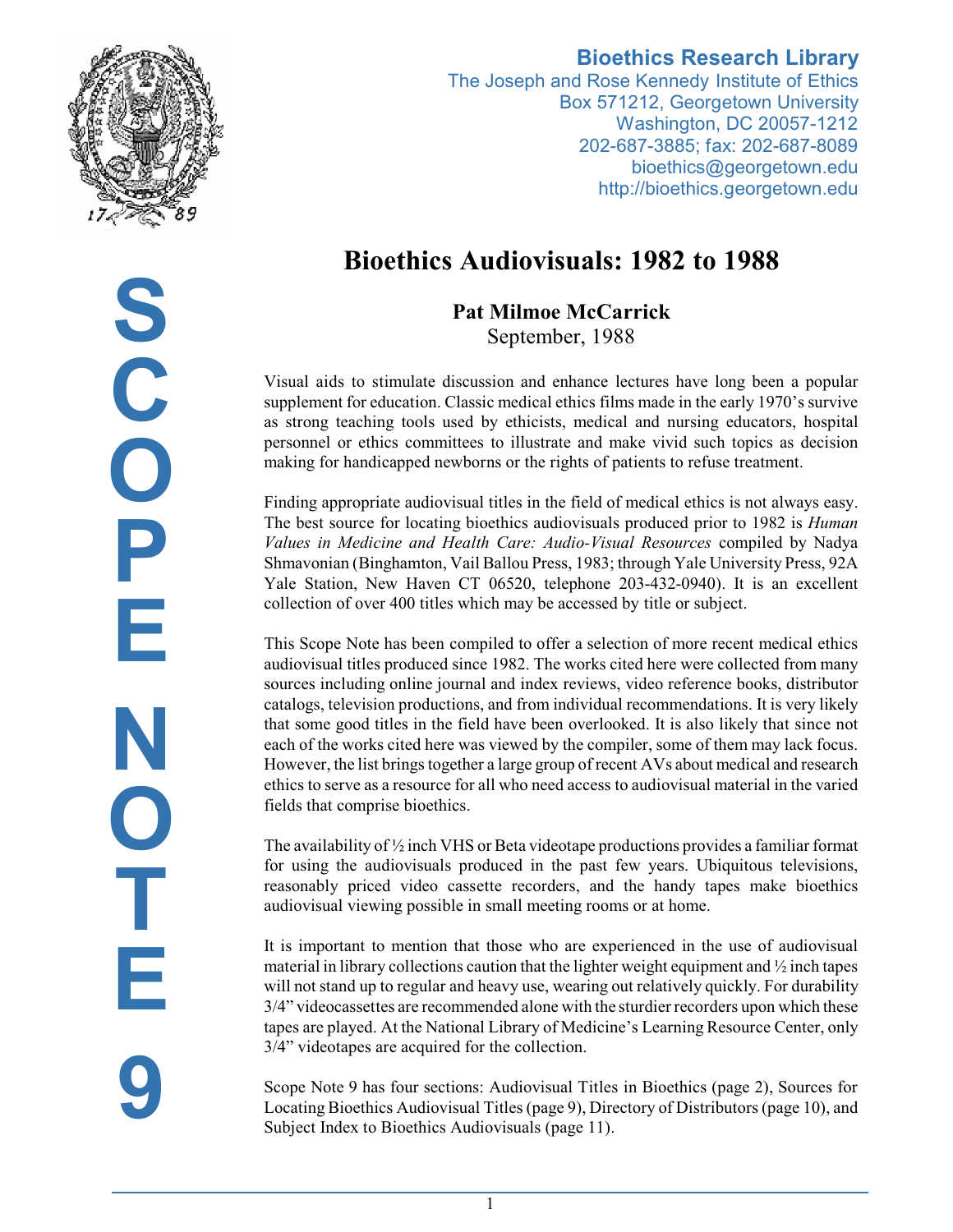## **Audiovisual Titles in Bioethics**

*Information about audiovisual material that is either presently available but not included in this Scope Note, or about forthcoming titles, may be sent to Pat McCarrick, National Reference Center for Bioethics Literature, for inclusion in updated listings.*

ADVANCE DIRECTIVES: LIVING WILL AND DURABLE POWER OF ATTORNEY, 1986, VHS, 40 min., color, Sheed and Ward, \$49.95 purchase, \$19.50 prepaid rental.

Panelists Howard Brody, Ronald Cranford, Margaret Farley, Robert M. Veatch, and Richard McCormick discuss some of the central issues concerning the patient's rights and the health care provider's responsibility in providing treatment in the light of advance directives.

AGING IN AMERICA: DIGNITY OR DE-SPAIR?, 1988, VHS or 3/4", 3 hours, color, Pacific Presbyterian Medical Center, \$150 plus \$10 handling VHS, \$175 plus \$12.50 handling 3/4" purchase.

Moderator Ted Koppel conducted this three hour video teleconference with 18 professionals from the fields of health care, government, business, labor and economics who propose various possible solutionsto problems presented by the rapidly growing aged population.

THE ARTIFICIAL HEART, 1983, VHS or 3/4", 57 min., color, Ambrose Video Publishing, Inc., Nova Classics, \$150 VHS purchase, \$250 3/4" purchase.

One of the NOVA television series co-produced by the British Broadcasting Corporation and WGBH/Boston.

BALANCING SOCIETY'S MANDATES: CRI-TERIA FOR REVIEW, 1986, VHS, Beta, or 3/4", 38 min., color, Office for Protection from Research Risks. Permission is given to reproduce the videotape and the user guide which contains explanatory materials, a bibliography of selected readings, and discussion questions.

This video, one of three concerning the rights and well-being of biomedical or behavioral research volunteers, depicts an IRB in action. Research protocols are fully explained by Edmund D. Pellegrino, director of the Kennedy Institute of Ethics at Georgetown University, in an attractive format utilizing visual clinical

settings.

THE BELMONT REPORT: BASIC ETHICAL PRINCIPLES AND THEIR APPLICATION, 1986, VHS, Beta, or 3/4", 34 min., color, Office for Protection from Research Risks. (See above)

The Belmont Report identified three basic ethical principles that underlie research involving human subjects: respect for persons, beneficence, and justice.

BETTER OFF DEAD?, 1984, VHS or 3/4", 60 min., color with b & w, Carle Medical Communications, \$300 purchase; \$75/3 days, \$100/5 days rental.

This documentary from the FRONTLINE television series concerning the decisions involved in treating the most severely handicapped babies includes the historical background surrounding the Baby Doe regulations.

BETWEEN A ROCK AND A HARD PLACE: VALUES, ETHICS AND THE PHYSICIAN-IN-TRAINING, 1987, VHS or 3/4", 20 min., color, AMSA, \$100 purchase, \$40 rental.

Four vignettes dramatize situations involving honesty, informed consent, death and dying and other ethical issues in teaching medical students.

BORN DYING, 1984, VHS, Beta, or 3/4", 16 mm film, 20 min., color, Carle Medical Communications, \$385 purchase; \$65/3 days, \$100/5 days rental (not Beta).

The film is a thoughtful depiction of the plight of the parents and the nurse caring for a dying baby in a neonatal ICU. Different persons from the family, hospital and community present various opinions which might be expressed in such a situation.

THE BURKS HAVE AIDS, 1987, VHS, 17 min., color, BFA Educational Media, \$175 purchase.

Diane Sawyer interviews a hemophiliac who acquired AIDS from blood products and his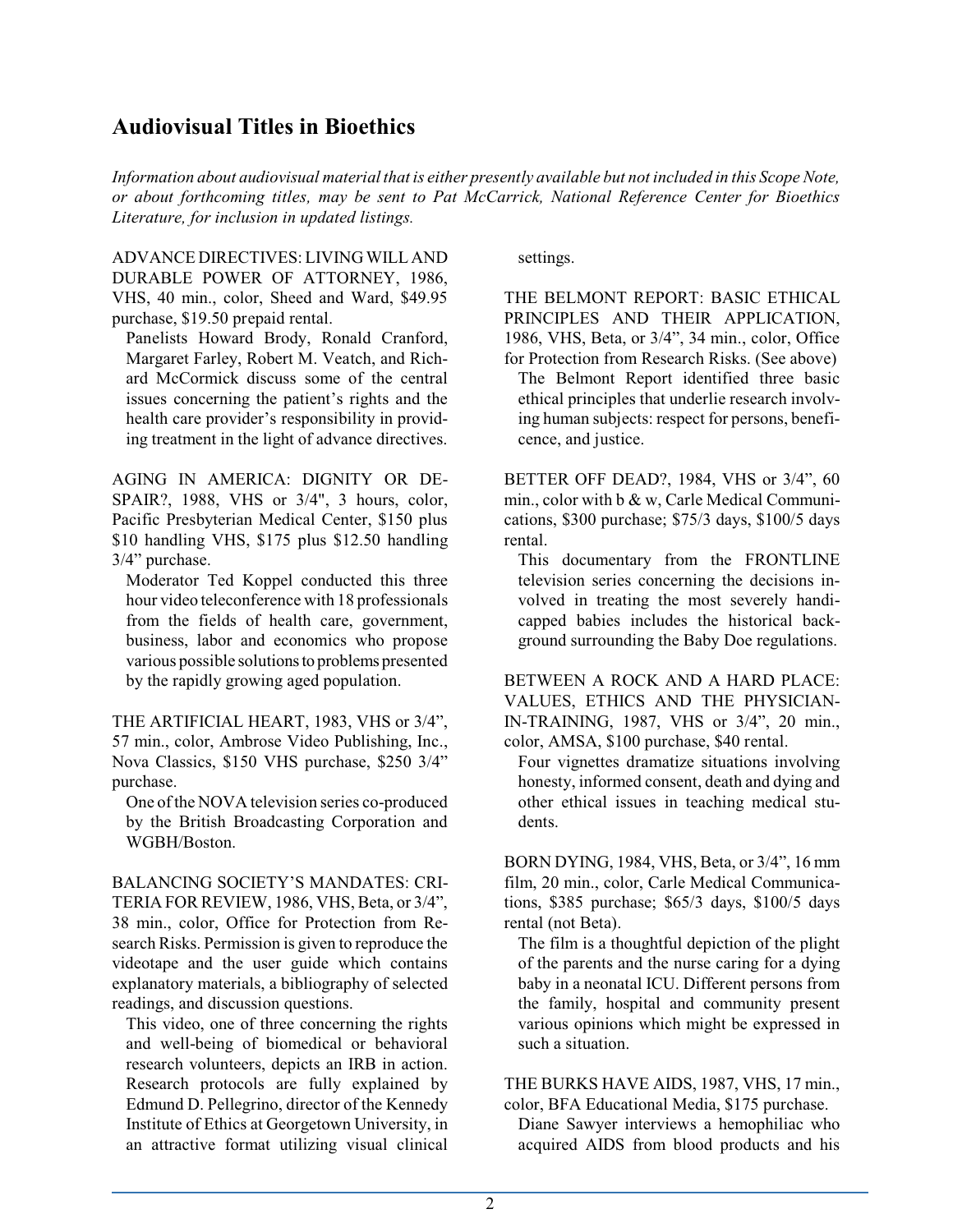wife and son, who also have AIDS. Presents overview of complex social, medical and emotional issues.

CASE REPORTS ON THE ETHICS OF AIDS, 1988, VHS or 3/4", 30 min., color, Network for Continuing Medical Education (NCME), contact to purchase or to rent.

Edmund D. Pellegrino, Lee J. Dunn and Abigail Zuger focus on cases in this forthright discussion of the ethical issues raised by the diagnosis of AIDS or a positive HIV test.

CLINICAL ANALYSIS OF ETHICAL DILEM-MAS, 1984, 3/4", 50 min., color, Network for Continuing Medical Education, #432, write for information.

Panelists Edmund D. Pellegrino, David C. Thomasma, and MarkSiegler discuss the ethical problems in several clinical cases including dialysis, diabetic and transplant situations.

A CLOSER LOOK AT THE INSTITUTIONAL ETHICS COMMITTEE, 1985, VHS, 28 min., color, University of Akron, contact for information.

Shows the wide range of ideas presented when ethics committee participants from different fields advise on specific cases. Joanne Lynn concludes the discussion by pointing out problems which may occur in the very concept, of such committees.

CODE GREY: ETHICAL DILEMMAS IN, NURSING, 1984, VHS or 3/4" and 16 mm film, 28 min., color, Fanlight. Productions, \$420 to purchase, contact to rent.

Presents nursing ethics questions from a variety of views including the newborn ICU and nursing homes.

CONSENT TO TREATMENT, 1984, filmstrip, 108 frames, 35 mm with audiocassette, 19 min., color, Medcom, Inc., \$120 purchase.

Part of Medcorn's Trainex series called "The Nurse, Ethics and the Law", it includes a 17 page guide and a pre-test and post-test.

DAX'S CASE, 1984, VHS, Beta, or 3/4", 16 mm film, 58 min., color, Concern for Dying \$650 VHS or Beta, \$700 16mm purchase; \$75 16 mm rental. This work is a follow-up of a well-known earlier film, *Please Let Me Die: The Wish of a Blind Severely Maimed Burn Patient*, produced at the University of Texas Medical Center at Galveston in 1974, which discussed a patient's right to refuse treatment and die. Ten years later, the patient, now a lawyer and married, maintains that he should have been allowed to die.

DEFECTIVE NEWBORNS: TO TREAT OR NOT TO TREAT, 1983, VHS or 3/4", 52 min., color, Catholic Health Association of the United States, \$250 purchase, contact to rent.

DISCUSSIONS IN BIOETHICS, 1986, VHS or 3/4", 16 mm film, eight different 12-15 min. segments (one tape), color, Pyramid Film and Video, \$295 VHS, \$395 3/4" (UPS \$3); \$75/3 day rental (\$60 to non-profit groups).

Produced by the National Film Board of Canada, these excellent dramatic vignettes present eight open-ended stories based on actual cases to stimulate discussion of ethical dilemmas. Well acted by professionals, the short films are accompanied by a 14-page discussion guide. The films are:

*The Old Person's Friend* Hospital setting presents dilemma of whether to treat a very old incompetent woman who develops pneumonia.

*The Courage of One's Convictions* The right to refuse treatment is shown in the context of a Jehovah's Witness member.

*A Chronic Problem* A chronically ill patient is depicted to illustrate the need forgiving equal respect to acute and chronic patients.

*CriticalChoice:Allocation of ScarceResources* The options involved in complicated transplant procedures are presented in a case about a child needing a liver to survive.

*Who Should Decide?*Concerns prenatal diagnosis of a spina bifida fetus and presents the different views of the family in considering whether to abort or to have the baby.

*Family Tree* Social workers, a physician and the mother discuss sterilization in an ectopic pregnancy where the mother has many societal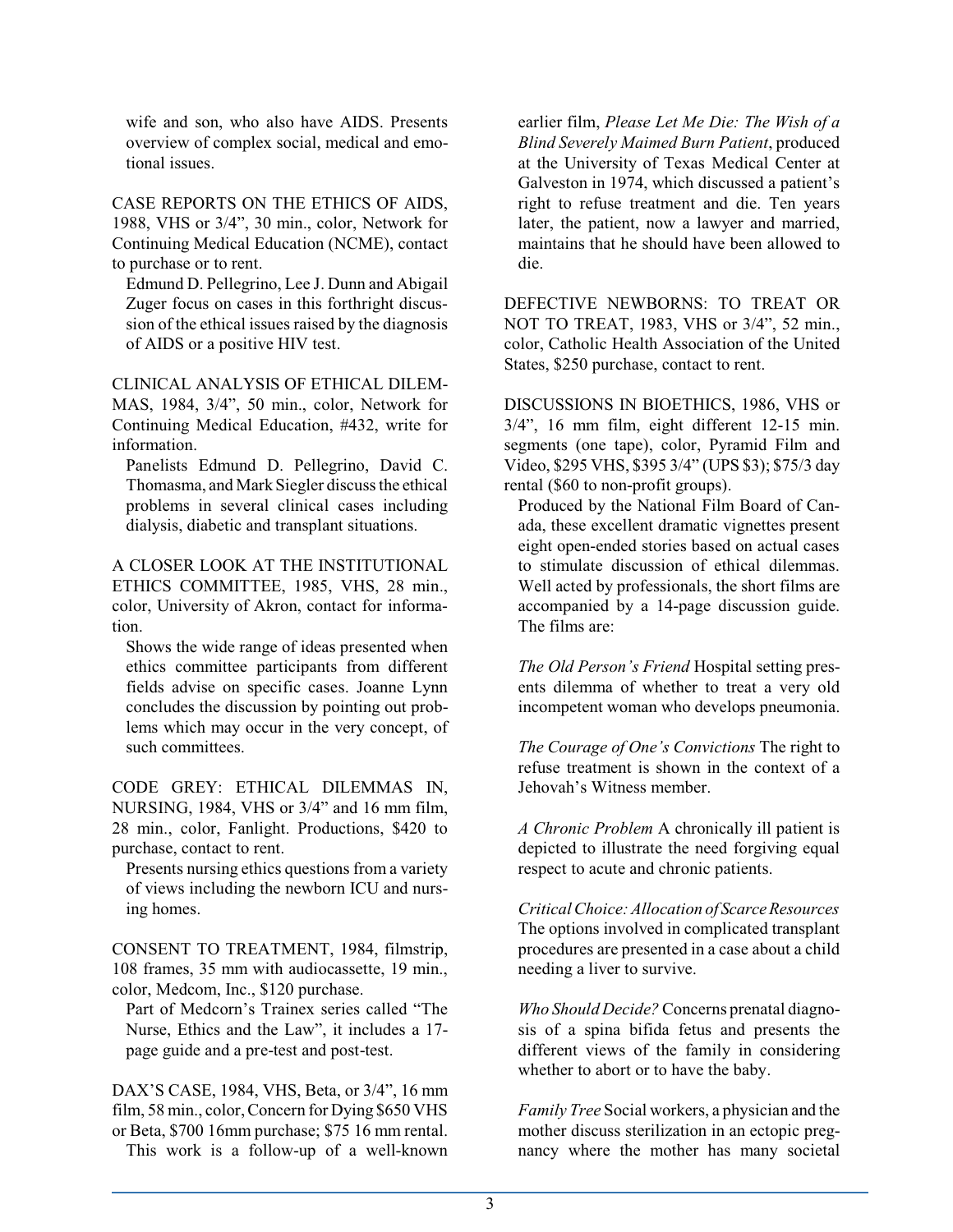problems.

*If You Want a Girl Like Me* Teen age mother wants to stop treatment on a severely handicapped newborn and the father and his parents argue against such action.

*Happy Birthday* A young Canadian chemist considers working on chemical warfare for the US Army.

THE DNR DILEMMA, 1988, two parts, VHS, Beta or 3/4", 43 min., color, Carle Medical Communications, \$695 per set, \$385 each to purchase; \$125/3 days or \$150/5 days to rent set, \$65/3 days or \$100/5 days to rent one (not Beta).

Part I: When the Time Comes (18 min.) dramatizes the physician's concerns about discussing with the patient the question of setting a do-not-resuscitate policy.

Part II: Professional Perspectives (25 min.) presents comments on selected flashbacks from Part I by health care professionals including attending and house physicians, nurses, a social worker, an ethicist, an administrator and an attorney.

DOCTORS OF TOMORROW, 1987, VHS, 28 min., color, Filmakers Library, \$300 purchase, \$55

rental.

Ethics and counseling skills are stressed in an innovative approach to medical education at Mc- Master Medical School in Ontario, where stu-dents work in small-group, self-directed tutorials.

DYING: A CATHOLIC PERSPECTIVE, 1987, VHS, 120 min., color, Sheed and Ward, \$59.95 purchase, \$19.50 prepaid rental.

Richard Gula talks on *Church Teaching on Death, Dying and Euthanasia* and Corrine Bayley discusses *Pastoral Application of Ethical Principles in Medical Care of the Dying* followed by questions and answers.

ETHICAL DILEMMAS IN CARING FOR THE CRITICALLY ILL NEWBORN, 1983, VHS or 3/4", 60 min., color, Marshfield Regional Video Network, contact for information.

Lecture by Richard A. McCormick for the

series, "The Ethical Implications of Advances in Genetics."

ETHICAL DILEMMAS IN PRENATAL SCREENING AND DIAGNOSIS, 1982, VHS or 3/4", 60 min., color, Marshfield Regional Video Network, contact for information.

Lecture by Daniel Callahan for the series, "The Ethical Implications of Advances in Genetics."

ETHICAL ISSUES IN CLINICAL MEDICINE: DETERMINING DEATH AND CARE OF PA-TIENTS IN PERSISTENT COMA, 1984, VHS or 3/4", 52 min., color, guide, Audio-Video Digest Foundation, \$75 purchase, \$29.95 rental.

Albert R. Jonsen includes discussion of brain death in this lecture filmed at the School of Medicine, University of California, San Francisco.

ETHICS COMMITTEES: A NECESSARY INVENTION OF MODERN HEALTH CARE, 1986, VHS 23 min., color, Sheed and Ward, \$49.95 purchase, \$19.50 prepaid rental.

John W. Glaser presents a look at the nature of ethics committees.

ETHICS IN NURSING, 1987, nine parts, VHS, Beta or 3/4", 4 hours, color, Nursing Economics, \$836 for set, unit price: \$237.50 Unit 1, \$131.50 Unit 2, \$363.50 Unit 3, \$131.50 Unit 4, \$237.50 Unit 5.

Based on a conference held at George Mason University School of Nursing and the Kennedy Institute of Ethics, the series is presented by Mary Silva and Tom L. Beauchamp and is divided in five units:

Dr. Beauchamp lays the theoretical groundwork in tapes 1-6 to help resolve ethical dilemmas: Unit I, Concept of Morality and Moral Justification; Unit 2, Classical Ethical Theories; Unit 3, Ethical Principles.

Dr. Silva builds on the theory in tapes 7-9 and applies theory to an ethical dilemma in nursing administration: Unit 4, Allocation of Scarce Resources: Theory; Unit 5, Allocation of Scarce Resources: Application.

EUTHANASIA, 1987, VHS, 30 min., color, Sheed and Ward, \$49.95 purchase, \$19.50 prepaid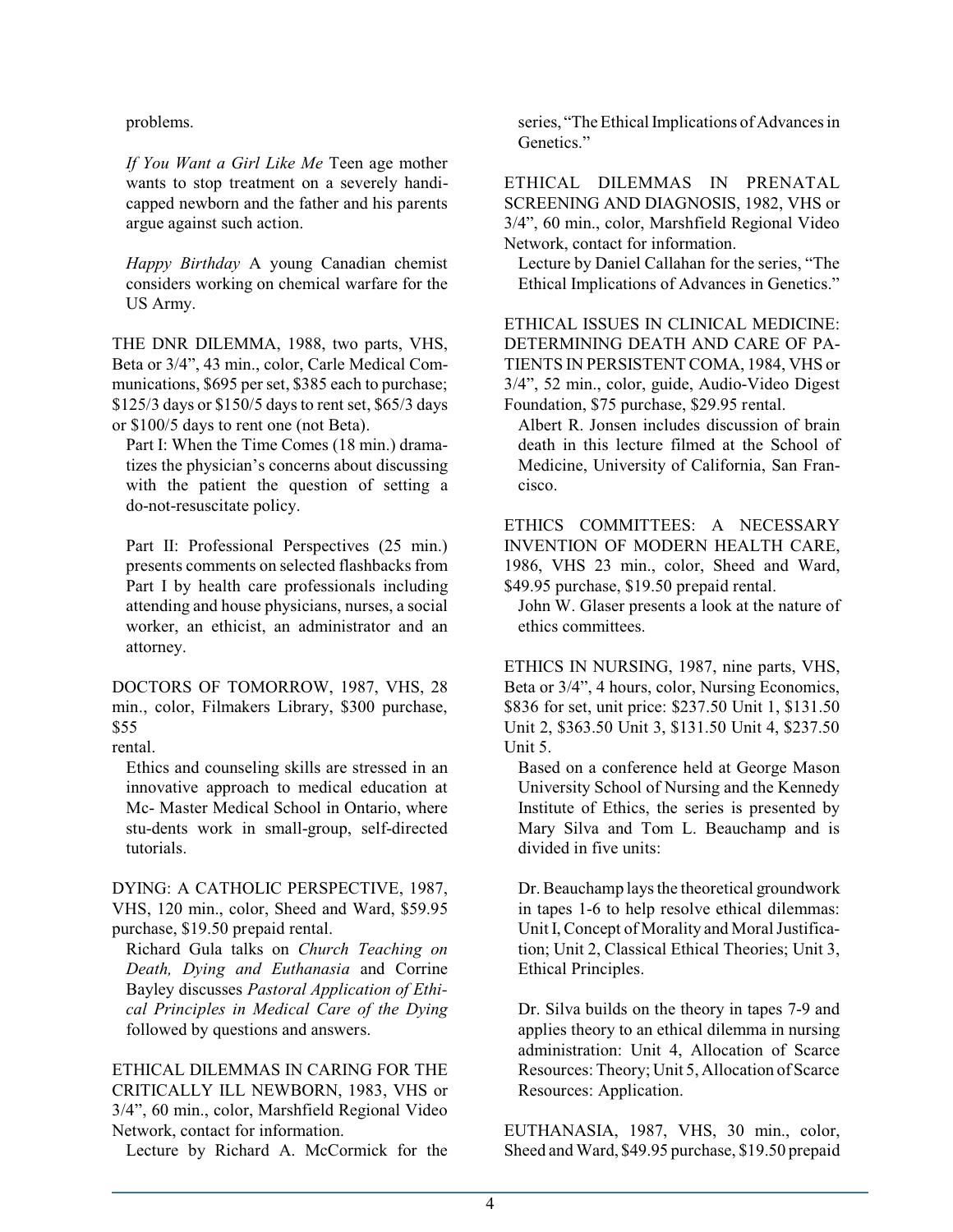rental.

Richard McCormick, Daniel Maguire and John Glaser debate the issues in euthanasia.

EUTHANASIA: MURDER OR MERCY, 1985, VHS or 3/4", 30 min., color, guide, Churchill Films, \$245 purchase, contact to rent.

This film was prepared for the Hemlock Society. Living wills and durable power of attorney for health affairs are discussed.

EVOLVING CONCERN: PROTECTION FOR HUMAN SUBJECTS, 1986, VHS, Beta, or 3/4", 23 min., color, Office for the Protection from Research Risks. (See above)

The third filmin the series concerning the rights and well-being of biomedical or behavioral research volunteers produced by the National Institutes of Health (the first two are *Balancing Society's Mandates: Criteria for Review* and *The Belmont Report: Basic Ethical Principles and Their Application*). This film stresses the importance of voluntary informed consent.

FETAL RIGHTS, 1986, VHS, Beta or 3/4", 28 min., color, Films forthe Humanities and Science, \$149 VHS or Beta, \$199 3/4" purchase.

GENETIC FIX:CHOOSING GENESFOR MICE AND MEN, 1984, VHS, 16mm film, guide, 30 min., color, Agency for Instructional Television, \$135 VHS or \$300 16 mm purchase.

Film focuses on genetic research noting rapid changes possible in animal breeding through genetic engineering.

THE GENETIC GAMBLE, 1985, VHS, 16 mm film, 58 min., color, Coronet Films and Video, \$250 VHS or \$800 16 mm purchase, \$125 rental.

Another in the NOVA series produced for television, this production presents cases showing how genetic research has moved from the laboratory into the clinical setting and discusses the ethical problems of gene splicing treatment.

GIFT OF LIFE, 1985, VHS, 53 min.,color, Carousel Films, contact for information.

Produced by Holly and Paul Fine for CBS television, this documentary about heart and liver transplants presents information about the economic statistics involved in organ transplantation as well as a discussion on brain death.

### HEALTH CARE ON THE CRITICAL LIST: CONTAINING MEDICAL COSTS, 1987, VHS, 55 min., color, Filmakers Library, Inc., \$445 purchase, \$75 rental.

Jack Klugman narrates this dramatization of medical cases which raise issues of whether care is a right or privilege, and how care might be allocated in a time of financial constraints.

HIGH TECH BABIES: TECHNOLOGY AND ETHICS OF IN VITRO FERTILIZATION, 1986, VHS or 3/4", 58 min., color, Coronet Films and Video, \$250 purchase, \$125/3 day rental.

One of the NOVA television series, the film depicts the new reproductive technologies available to infertile couples, including cryopreservation, in vitro transfer of an embryo to a host mother, and embryo flushing from a surrogate to an intended mother. The ethical and legal issues are discussed.

HUMANITIES IN MEDICAL EDUCATION, 1984, VHS, Beta, or 3/4", 16 mm film, 16 min., color, Health SciencesConsortium, \$350 purchase (\$175 for members), contact to rent..

INFORMED CONSENT WITH COMPETENT PATIENTS: INFORMED CONSENT WITH ALLERGIC PATIENTS, 1987, VHS, Beta, or 3/4", 17 min., color, guide, Network for Continuing Medical Education, #496, contact for information.

AN INSTITUTIONAL RESPONSE TO AIDS, 1986, VHS, Beta, or 3/4", 16 mm film, 17 min., color. Cane Medical Communications, \$385 purchase; \$65/3 days, \$100/5 days VHS, 3/4", or 16mm rental.

Portrays a hospital staff that is not prepared for the psychosocial impact of AIDS patients even though infection control procedures are in place.

IS THIS LIFE WORTH LIVING?, 1987, VHS, 30

min., color, Filmakers Library, \$300 to purchase. This video presents both sides of the euthanasia issue by focusing on case studies of incompetent patients, some of whose families want treatment stopped while others insist that treatment continue.

THE LAST EPIDEMIC, 1983, VHS, Beta, or 3/4", 16mmfilm, 36 min., color, Educational Film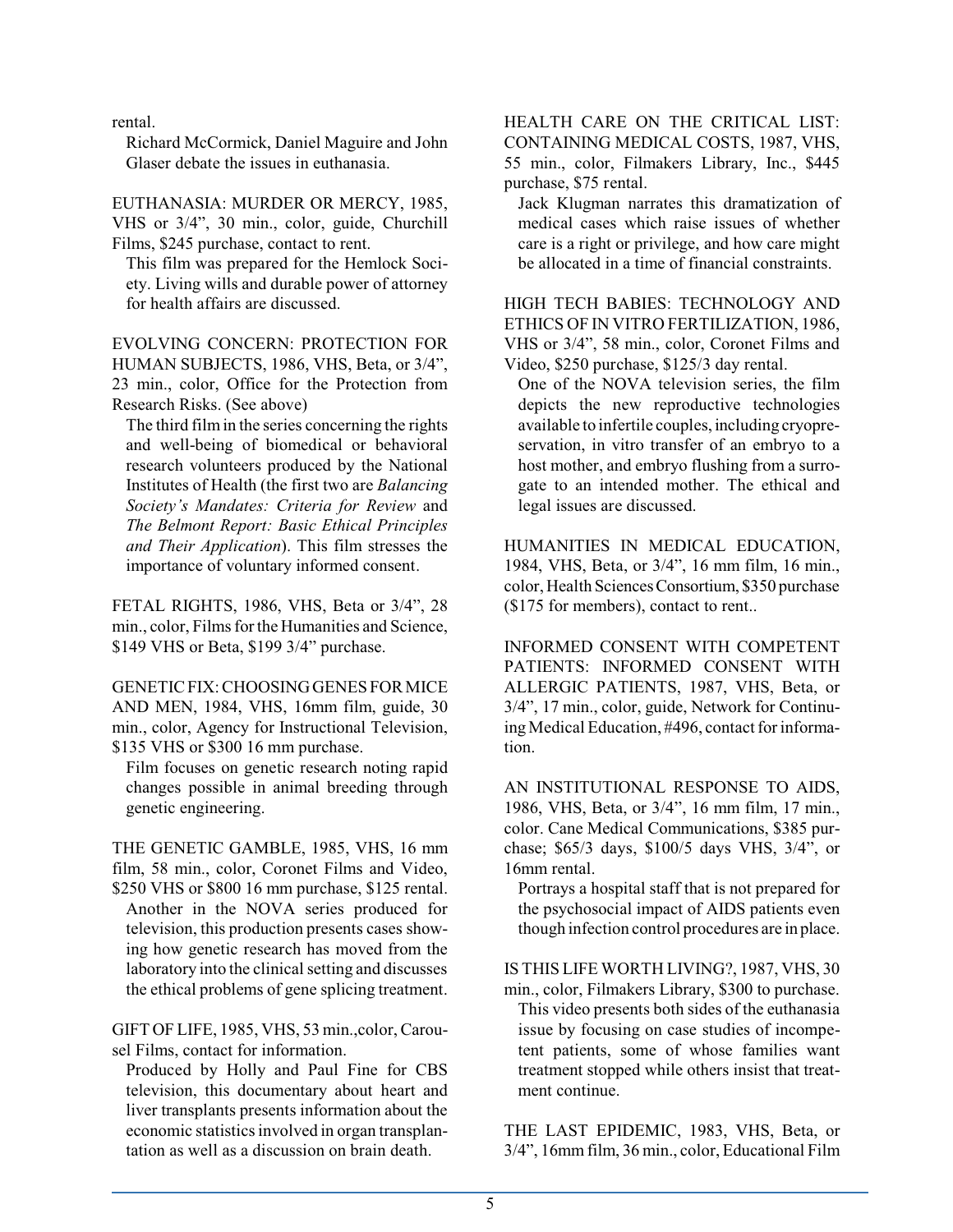and Video, \$55 VHS or Beta, \$75 3/4", \$350 16mm purchase; \$35 VHS or Beta rental.

Presents views of physicians concerned with policies they feel could cause nuclear war.

LIFE OR DEATH IN THE TERMINAL PA-TIENT: WHOSE DECISION IS IT?, 1984, VHS or 3/4", 45 min., color, A.W. Calhoun Medical Library, \$150 purchase, \$45 rental.

LIGHTS BREAKING: ETHICAL QUESTIONS ABOUT GENETIC ENGINEERING, 1986, VHS, 59 min., color, Bullfrog Films, \$295 purchase, \$85 rental.

Six persons from different backgrounds discuss the philosophical and ethical impact of DNA research as they raft down a scenic river.

MAKINGETHICALDECISIONS:WORKSHOP FOR HEALTH PROFESSIONALS, 1984, VHS or 3/4" with guides, 60 min., color, Sheed and Ward, \$150 purchase, \$19.50 prepaid rental.

Filmed at a one-day workshop for Toledo hospitals personnel, this program looks at ethical decisions in the health care setting. Siena Finley, Richard Wurzel and Robert Kirkland participate.

MANAGING OUR MIRACLES: HEALTH CARE IN AMERICA, 1986, ten parts, VHS or 3/4", 60 min. each, color, Columbia University Seminars on Media & Society, \$85 per VHS tape or \$750 for 10 VHS purchase, \$125 per 3/4" tape or \$1000 for 10 3/4" purchase.

Well known panelists debate the ethical, legal and social questions raised in ten situations:

*AIDS: In Search of a Miracle;*

*Battered Child; Battered Trust;*

*The Business of Medicine* Discusses the high cost of health care;

*Final Choices* Presents various views concerning medical care for the elderly;

*The Human Heart Machine* Panelists discuss artificial v. natural donated organs;

*Malpractice;*

*The Smoking Dilemma* Questions who is responsible for damage caused by smoking;

*Technology Rocks the Cradle*Reviewsscientific advances in prenatal care;

### *Transplants: Second Chance at Life; and*

*Truth and Confidences* The physician/patient relationship is examined in the light of the physician's responsibility to the patient and to society.

MEDICAL ETHICS AND AGING: MEDICINE ASANINSTRUMENT OF SOCIAL CONTROL, 1982, VHS or 3/4", 30 min., color, guide, Health Sciences Consortium, contact for information.

NO HEROIC MEASURES, 1986, VHS, Beta, or 3/4", 16mm film, 23 min., color, guide, Cane Medical Communications, \$385 purchase, \$65/3 days or \$100/5 days rental (no Beta).

Examines some of the issues raised in treating elderly incompetent patients by portraying a niece's efforts to have a feeding tube removed.

THE NURSE AS CLIENT ADVOCATE, 1983, VHS or 3/4", 18 min., color, Pennsylvania State UniversityAudio Visual Services, \$135 purchase, \$13.50 rental.

OFF THE RECORD, 1986, 148 frame 35 mm color filmstrip with 14.5 min. audiocassette, Carlocke/Langden, Inc., \$120 to purchase. Confidentiality and medical ethics.

OREGON HEALTH CARE DECISIONS: CHOICES AND COSTS IN HEALTH CARE, 1984, VHS or 3/4", 41 min., color, Oregon Health Care Decisions, \$55 VHS, \$75 3/4" purchase; \$35 VHS, \$55 3/4" rental.

Illustrates the need for community and consumer participation in health policy decision making since unlimited health costs may not be affordable. Joanne Lynn and Alexander Capron appear along with Oregon citizens.

PREEMIES: THE PRICE TAG, 1983, VHS or 3/4", 15.5 min., color, American Journal of Nursing Educational Services Division, \$250 purchase, \$60 rental.

Discusses neonatal ICUs and the ethics of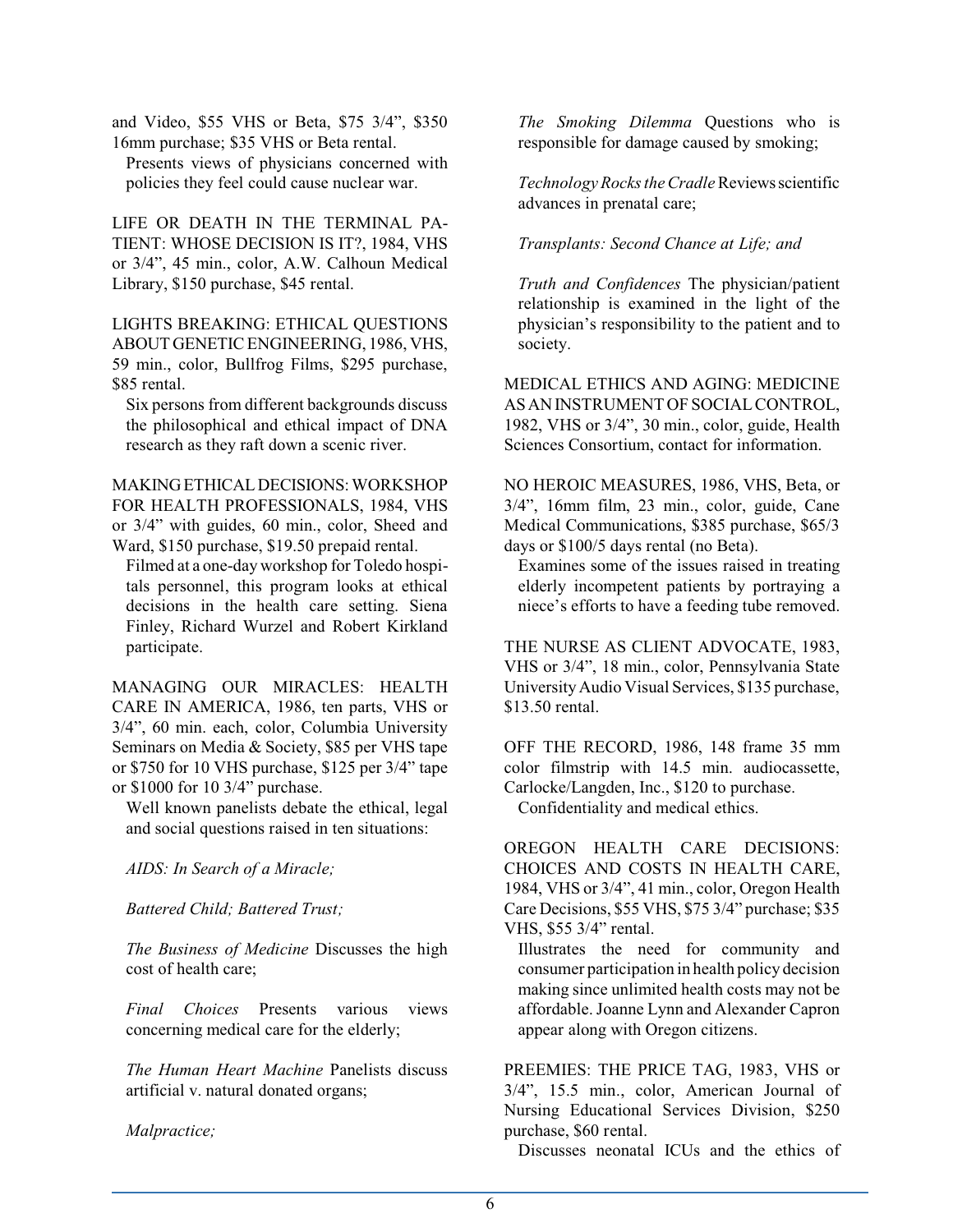caring for premature infants.

THE PRESIDENT'S COMMISSION REPORT ON DECIDING TO FOREGO LIFE-SUSTAIN-ING TREATMENT, 1986, VHS, 20 min., color, Sheed and Ward, \$39.95 purchase, \$19.50 prepaid rental.

Howard Brody of Michigan State University presents an overview of ethical key points in this report.

PROFESSIONAL ETHICS, 1984, 104 frame 35 mm filmstrip with 19 min. audiocassette and guide, Medcom, Inc., \$120 to purchase, contact to rent.

THE RIGHT TO DIE, 1985, VHS, Beta, or 3/4", 16 mm film, 19 min., color, Carle Medical Communications, \$385 purchase, \$65/3 days or \$100/5 days rental (no Beta).

This work examines the legal, ethical and emotional issues surrounding a patient's request to have his ventilator turned off and to be allowed to die. It presents the perspective of the patient's wife, physician and nurse as each speaks at a meeting of a hospital ethics committee.

THE RIGHT TO DIE . . . THE CHOICE IS YOURS, 1987, VHS or Beta, 14 min., color, Society for the Right to Die, \$31.50 purchase.

Presents two "allowing to die" situations, and discusses living wills and proxy appointments for health care decisions. Eight page questionand-answer guide.

SHARED DECISION MAKING, 1984, VHS or 3/4", 28 min., color, Indiana University Nursing Instructional Communications, \$240 purchase, \$25 rental.

This film is concerned with nurses' decisions in child development disorders.

TO HURT AND TO HEAL, 1986, two parts, VHS or 3/4", 16mm film, 45 min. and 60 min., color, University of California Extension Media Center, Part I: \$410 tapes, \$750 16mm purchase; \$60 rental (all types). Part II: \$410 tapes, \$875 16 mm purchase; \$75 rental (all types).

Ethical issues in neonatology and pediatrics are presented in these two films discussing dilemmasfor parents and health professionals in the care of very sick newborns.

TOOLS FOR RESEARCH: QUESTIONS ABOUT ANIMAL RESEARCH, 1983, VHS or 16 mm film, 37 min., color, Bullfrog Films, \$295 VHS, \$595 16 mm purchase; \$85 rental.

Questions the ethics of using animals for laboratory research. Says that regulation is inadequate, that results often do not apply to humans, and that the animals suffer.

TREATMENT OF THE SERIOUSLY HANDICAPPED NEWBORN, 1985, VHS or 3/4", 23 min., color, Sheed & Ward, \$49.95 VHS to purchase, \$19.50 prepaid rental.

Richard J. McCormick and Barbara Meyer Lucas present principles for decision making.

TRUSTEES: THE INSTITUTION'S PRINCIPAL ETHICS COMMITTEE, 1986, VHS or 3/4", 40 min., color, Sheed & Ward, \$49.95 VHS, \$150 3/4" purchase; \$19.50 prepaid VHS rental.

John Glaser presents some ideas about the nature of ethics and the responsibilities of trustees.

UCLA MEDICINE AND SOCIETY FORUM, 1974-present, VHS. 60 min. Early tapes in black and white, now color, UCLA Instructional Media Library, contact to purchase or to rent.

Bernard Towers began this series at UCLA Medical School to provide an opportunity for discussion of the ethical, legal, economic and societal implications of medical issues. The 60 minute films feature two or three panelists who present unrehearsed perspectives on various subjects. 1987-88 titles included: *Why End a Human Life?; Under What Circumstances Is It Airight to Use Organs from Anencephalic Newborns for Transplantation Procedures?;* and *AIDS and the General Public: Who Should Be Tested?*

THE ULTIMATE TEST ANIMAL, 1985, VHS or 3/4", 40 min., color, Cinema Guild, contact for information.

UNIVERSITY OF VIRGINIA MEDICAL CENTER HOUR, 1971-present, 60 min., color, University of Virginia Medical Center, Claude Moore Health Sciences Library, contact to purchase or to rent.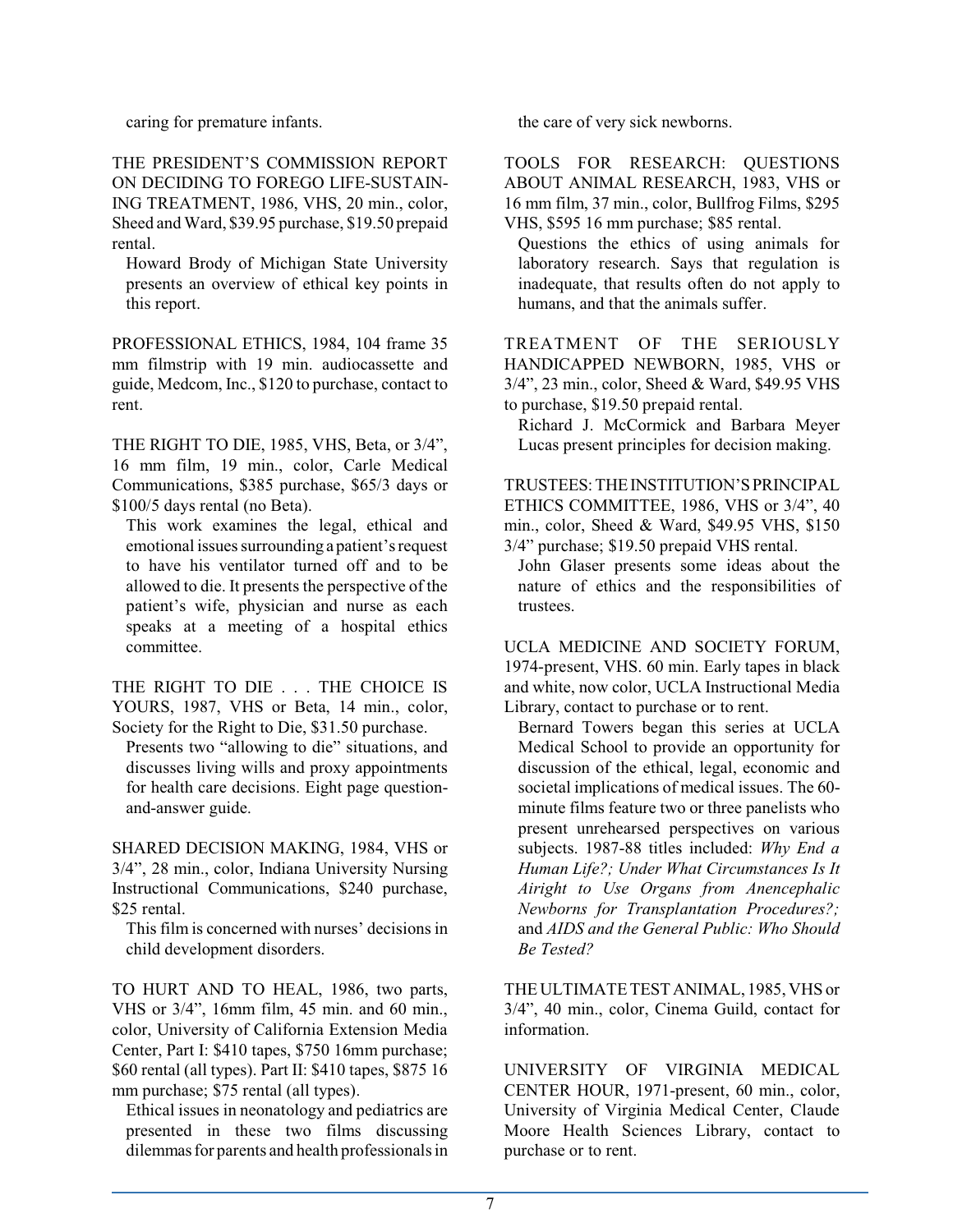This continuing medical education series has a moderator and two or three panelists discussing topics relevant to medical ethics. This year the programs included: *The Case of a Court-Ordered Cesarean Section for a Terminally Ill Woman: What are the Facts? What Should Have been Done?; It's Over, Debbie: The Issues of E u t h a n a si a ; W h o G o e s F irst ? Self-Experimenta-tion in Medicine;* and *Caring for the Poor: Who Will Pay?*

VIDEOTAPES ON ETHICALISSUES, 1986- 87, VHS, 30 min., color, Center for Health Care Ethics, \$175 each, \$500/3, \$950/6, \$1800/12 purchase; \$50 each rental.

Kevin O'Rourke and Dennis Brodeur at the Center for Health Care Ethics, St. Louis University Medical Center, interview physicians and other professionals monthly on such topics as AIDS; who decides DNR orders; the Vatican instruction on reproductive techniques; the interaction of law, ethics, and medicine; and ethical responsibilities toward employees.

THE WHAT, HOW AND WHY OF ETHICS COMMITTEES, 1985, VHS or 3/4", 23 min., color, Sheed & Ward, \$49.95 VHS or \$95 3/4" purchase, \$19.50 prepaid VHS rental.

Ronald Cranford provides insights for health care personnel in the workings of the hospital ethics committee.

WHERE DO I BEGIN?, 1987, VHS, 27 min., color, American Journal of Nursing, \$300 purchase, \$60 rental.

A typical request for donation of organs and tissues is presented in this film made to help health professionals make such a request in a manner that is both ethical and sensitive.

WHO LIVES, WHO DIES?, 1987, VHS, 55 min., color, Filmakers Library, \$445 purchase.

The film looks at three different facets of the allocation of health care resources: providing health care to the uninsured and poor, using high-technology to care for the dying, and setting qualifications for organ transplantation.

WHO LIVES, WHO DIES, WHO DECIDES, 1986, three parts, VHS, 60 min. each, color, Presbyterian Medical Center, contact for information.

Ted Koppel moderates this nationwide video teleconference which touched on three areas: (1)*Biomedical technology*, panelists:Thomas F. Ferris, Donald S. Fredrickson, Albert Gore, Jr. and William B. Schwartz; (2) *Allocation of health care resources*, panelists: Joseph A. Califano, Jr., Barbara W. Sklar, Samuel O. Thier, and James S. Todd; (3) *Prolongation of life*, panelists: Alexander M. Capron, Leah L. Curtin, Albert R. Jonsen, Paul J. Liacos and Mitchell T. Rabkin. James Scheuer and Paul Simon were closing speakers. Each segment begins with a dramatized medical case vignette followed by a panel discussion and by telephoned questions from viewers.

THE WINNING NUMBER IS ONE, 1986, audiocassette, 30 min., Scientists Center for Animal Welfare, \$8 purchase.

WITHDRAWING ARTIFICIAL NUTRITION AND HYDRATION, 1986, VHS or 3/4", 40 min., color, Sheed & Ward, \$49.95 VHS or \$150 3/4" purchase, \$19.50 VHS prepaid rental.

Howard Brody, Ronald Cranford, Margaret Farley, Richard McCormick, John Paris, David Thomasma, and Robert Veatch discuss this bioethics issue beginning with the case of fireman Paul Brophy.

WITHHOLDING AND WITHDRAWING LIFE-SUSTAINING TREATMENT, 1986, VHS or 3/4", 40 min., color, Sheed & Ward, \$49.95 VHS or \$150 3/4" purchase, \$19.50 VHS prepaid rental.

Interviews with Mila Aroskar, Howard Brody, Ronald Cranford, John W. Glaser, Richard McCormick, and Robert Veatch address such questions as whether to withdraw or withhold treatment, who decides, and what safeguards and policies should be in place.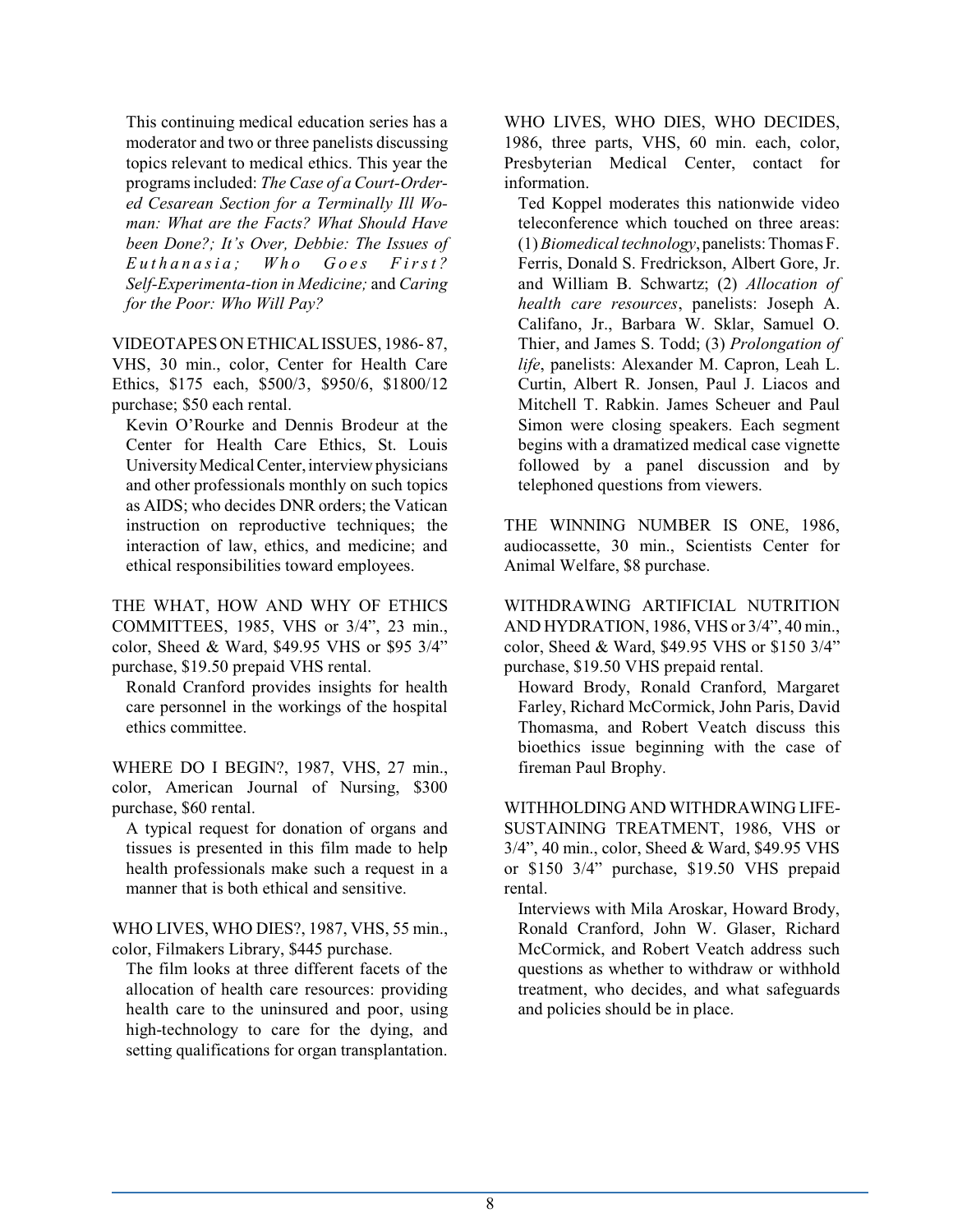## **Sources for Locating Bioethics Audiovisual Titles**

*Audiovisual material is available from many sources including distributors, producers, wholesalers or retailers. Costs may vary among them for the same item, and a citation in this Scope Note to a source for a title does not indicate a recommendation. The following databases or reference works offer listings of audiovisuals and keep the information as current as possible:*

### **• Online Databases**

**AVLINE** The National Library of Medicine (NLM) has a collection of over 16,000 titles in formats including videocassettes, audiocassettes, 16mm films, filmstrips and slides. Accessed by AVLINE, part of the MEDLARS system, the holdings are entirely in core biomedical subjects suitable for the education of health professionals. Included in the collection are several hundred titles related to medical ethics which may be searched using MeSH terms.

**BIOETHICSLINE** This online database is also part of the NLM's MEDLARS system and is prepared by the Kennedy Institute of Ethics at Georgetown University. It includes citations to many audiovisuals which may be accessed by combining appropriate keywords from the Bioethics Thesaurus with the search term: audiovisual material (pt).

## **• Serials**

-**Audiovisuals Catalog Quarterly (NLM)**. Derived from AVLINE, the 1987 cumulation, (i.e., the fall issue) can be ordered from: US Government Printing Office, Washington, DC 20402; Order no. s/n 717-101-00004-9; \$26 (\$32.50 foreign); Telephone orders: 202-783-3238.

-**Choice**. Association of College and Research Libraries, 100 Riverview Center, Middletown, CT 06457. Monthly reviews for college libraries include audiovisuals.

-**Educational Film/Video Locator**, 3d Edition. New York, R.R. Bowker, 1986. Contains films accessible from universities across the country.

-**Film and Video Finder**. National Information Center for Educational Media, P0 Box 40130, Albuquerque, NM 87196. First published in 1987, this work has a subject section and a directory of producers and distributors.

-**Science Books and Films Quarterly**. American Association for the Advancement of Science, 1333 H St. NW, Washington, DC 20009, 202-326-6454. Reviews new audiovisuals and includes both source and price.

-**The Video Source Book**, 9th Edition, 1987. The National Video Clearinghouse, Syosset, NY. Includes over 12,000 health science videotapes.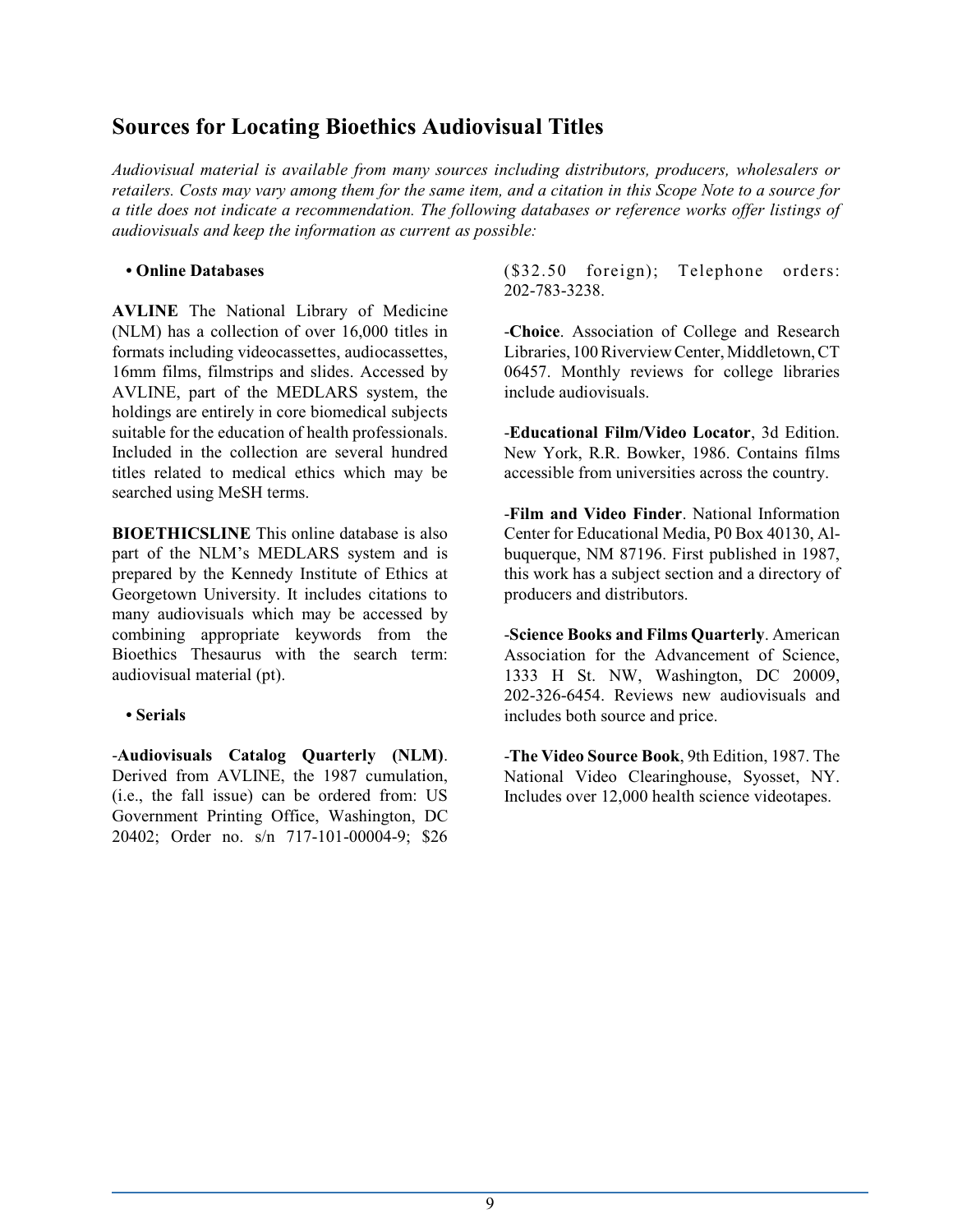## **Directory of Distributors**

*The following addresses were located in various recent audiovisual directories or catalogs; telephone numbers have been included when available.*

Ambrose Video Publishing, Inc. 381 Park Ave. S., Suite 1601 New York, NY 10016 Tel 800-526-4663, 212-696-4545

Agency for Instructional Technology Box A Bloomington, IN 47402 Tel 800-457-4509, 812-339-2203

American Journal of Nursing, Educational Services Div. 555 West 57th Street New York, NY 10019

AMSA, American Medical Student Association 890 Preston White Drive Reston, VA 22901 Tel 703-620-6600

Audio Video Digest Foundation 1577 East Chevy Chase Drive Glendale, CA 91205 Tel 213-245-5597

BFA Educational Media 468 Park Ave., South New York, NY 10016

Bullfrog Films, Inc. Oley, PA 19547 Tel 215-779-8226

A.W. Calhoun Medical Library Emory University School of Medicine, Woodruff Building Atlanta, GA 30322 Tel 404-329-5810

Carle Medical Communications 110W. Main Street Urbana, IL 61801-2700 Tel 217-384-4838

Carlocke/Langden, Inc. 4122 Main Street Dallas, TX 75226

Carousel Films, Inc. 241 East 34th Street, Room 304 New York, NY 10016

Catholic Health Assn. of the US 4455 Woodson Drive St. Louis, MO 63134 Tel 314-427-2500

Center for Health Care Ethics St. Louis University School of Medicine 1402 S. Grand Blvd., Room C-307 St. Louis, MO 63104 Tel 314-577-8195

Churchill Films 662 N. Robertson Blvd. Los Angeles, CA 90069

Cinema Guild, Div. of Document Associates 1697 Broadway

New York, NY 10019

Columbia University Seminars on Media and Society 204 Journalism, Columbia University New York, NY 10027 Tel 212-280-3839

Concern for Dying 250W. 57th Street New York, NY 10107 Tel 212-246-6962

Coronet Film & Video 108 Wilmot Road Deerfield, IL 60015 Tel 800-621-2131, 312-940-1260

Educational Film & Video Project Dept. D, 1725 Seabright Avenue Santa Cruz, CA 95062

Fanlight Productions 47 Halifax Street Boston, MA 02130 Tel 617-524-0980

Filmakers Library Inc. 133 E. 58th St., Suite 703A New York, NY 10022

Films for the Humanities and Sciences, Inc. Box 2053 Princeton, NJ 08543

Health Sciences Consortium 103 Laurel Avenue Carrboro, NC 27510 Tel 919-942-8731

Humanities Resource Center Capital University, 2199 East Main Street Columbus, OH 43209

Indiana University Audio-Visual Center Bloomington, IN 47405

Marshfield Regional Video Network Marshfield Clinic, 1000 North Oak Avenue Marsh field, WI 54449 Tel 715-387-5511

Medcom Inc., Trainex Division P0 Box 116 Garden Grove, CA 92642

Network for Continuing Medical Education (NCME) see Health Sciences Consortium

Nursing Economics, Anthony J. Jannetti, Inc. North Woodbury Road/Box 56 Pitman, NJ 08071 Tel 609-589-2319

Office for Protection from Research Risks VIDEO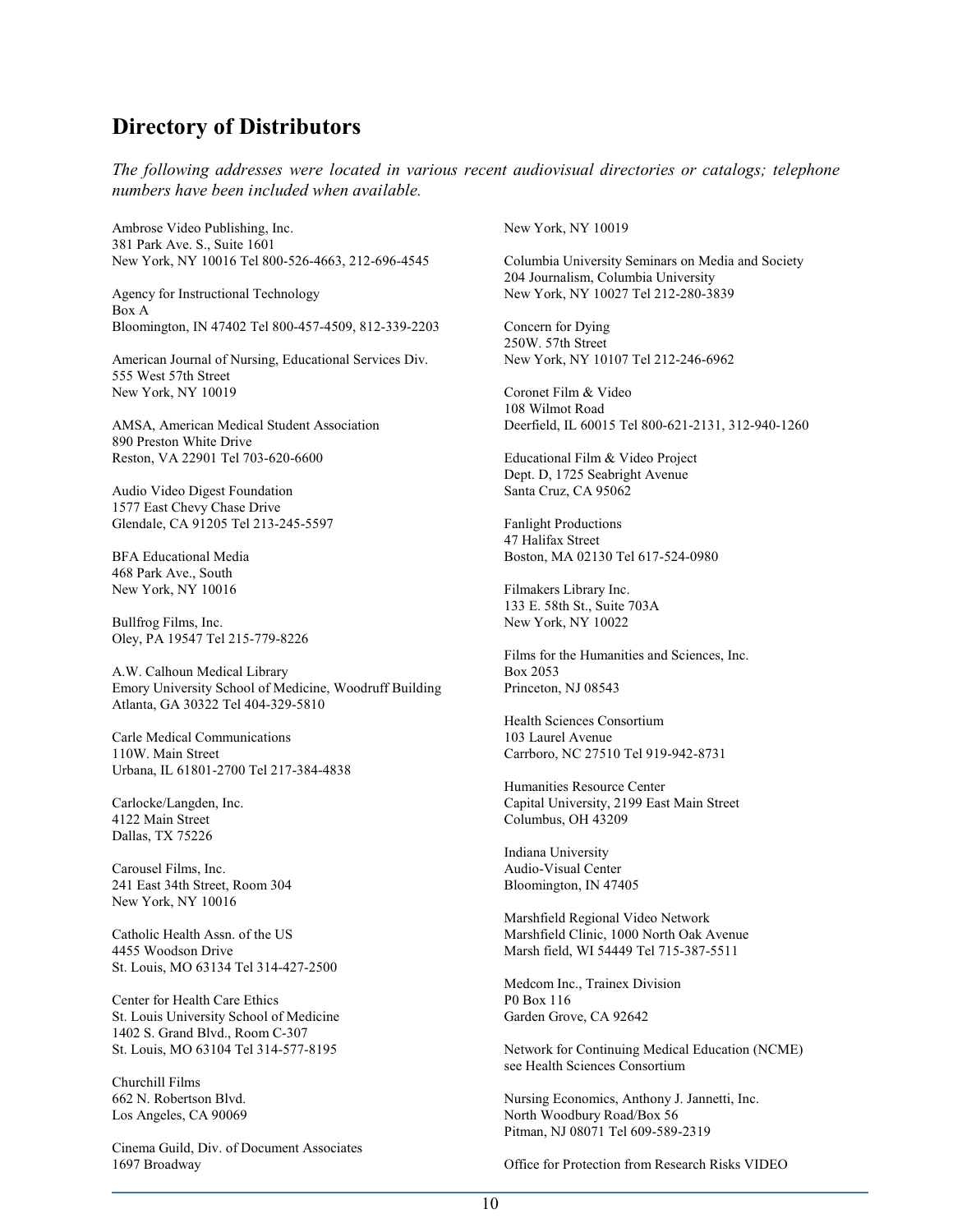National Institutes of Health Bldg. 31, Rm. 4B09, 9000 Rockville Pike Bethesda, MD 20892 Tel 301-496-7005

Oregon Health Decisions 1124 Madrona Avenue, South Salem, OR 97302 Tel 503-371-4636

Pacific Presbyterian Medical Center P.O. Box 7999 San Francisco, CA 94120 Tel 415-923-3440

PBS Video 1320 Braddock P1. Alexandria, VA 22314 Tel 800-424-7963, 703-739-5380

Penn State University Audio Visual Aids Libraxy 17 Willard Bldg. University Park, PA 16802

Pyramid Films P0 Box 1048 Santa Monica, CA 90406 Tel 213-828-7577

Research Press, Box 3177 Dept. D Champaign, IL 61821

Scientists Center for Animal Welfare 4805 St. Elmo Ave. Bethesda, MD 20814

# **Subject Index to Bioethics Audiovisuals**

#### **• Acquired Immunodeficiency Syndrome**

The Burks have AIDS Case Reports on the Ethics of AIDS An Institutional Response to AIDS Managing our Miracles...AIDS: In Search of a Miracle

#### **• Animal Research**

Tools for Research: Questions about Animal Research The Ultimate Test Animal The Winning Number is One

#### **• Death and Dying**

Advance Directives: Living Will & Durable Power of Attorney Better off Dead? Born Dying Dax's Case The DNR Dilemma Dying: A Catholic Perspective Ethical Issues in Clinical Medicine: Determining Death and Care of Patients in a Persistent Coma Euthanasia Euthanasia: Murder or Mercy Is This Life Worth Living? Life or Death in the Terminal Patient: Whose Decision Is It? No Heroic Measures The President's Commission Report on Deciding to Forego Life-Sustaining Treatment The Right to Die

Sheed & Ward P0 Box 414292 Kansas City, MO 64141 Tel 800-333-7373

Society for the Right to Die 250 W. 57th Street New York 10107 Tel 212-246-6973

Trainex (see Medcom, Inc.)

University of Akron Akron, OH 44325

University of California Extension Media Center 2176 Shattuck Ave. Berkeley, CA 94704 Tel 415-642-0460, 415-642-5578

University of California, Los Angeles Instructional Media Library, Powell Library Room 46 Los Angeles, CA 90024 Tel 213-825-0755

University of Virginia Medical School Audio Visual Center, Claude Moore Health Sciences Library Box 234 Charlottesville, VA 22908 Tel 804-924-5521

The Right to Die...The Choice is Yours Who Lives, Who Dies? Who Lives, Who Dies, Who Decides: Part 3 Prolongation of Life Withdrawing Artificial Nutrition and Hydration Withholding and Withdrawing Life-Sustaining Treatment

#### **• General**

Clinical Analysis of Ethical Dilemmas Discussions in Bioethics Fetal Rights Humanities in Medical Education The Last Epidemic Making Ethical Decisions: Workshop for Health Professionals Managing our Miracles...Health Care in America Medical Ethics and Aging: Medicine as an Instrument of Social Control Professional Ethics Who Lives, Who Dies, Who Decides: Part 1 Biomedical Technology **• Genetics** Ethical Dilemmas in Prenatal Screening and Diagnosis

Genetic Fix: Choosing Genes for Mice and Men The Genetic Gamble Lights Breaking

#### **• Handicapped Infants**